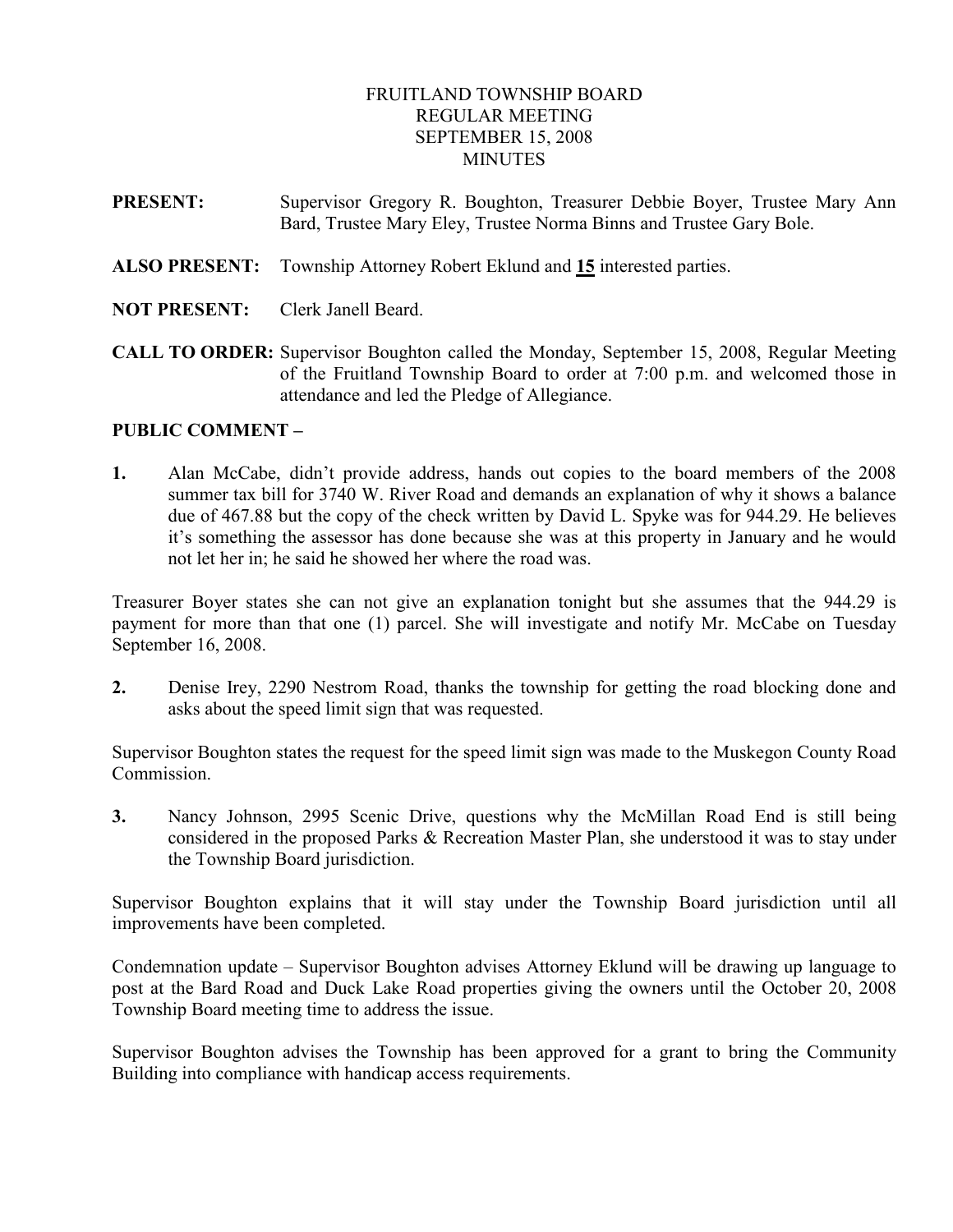MINUTES - Accept or amend the August 13, 2008 and August 18, 2008 Regular Meeting Minutes.

Motion by Treasurer Boyer, second from Trustee Bole, **ADOPTED**, to approve the August 13, 2008 and August 18, 2008 Regular Meeting Minutes as submitted. Upon Voice Vote:  $5$  AYES  $1$  NAY (Eley)  $1$  ABSENT

According to Trustee Eley she did not receive these meeting minutes so could not consciously vote on them. Other board members received them; she will go back and check but will not vote on them.

### RECEIPTS and DISBURSEMENTS –

Accept or amend report of receipts in the amount of \$91,183.72 for Fiscal Year 08/09, for the period of August 16, 2008 through September 12, 2008 for a General Fund Balance (Funds 101, 120, 130, 140, 145, 470 and 812), for a Total Balance of \$361,716.25 for Fiscal Year 08/09 (liquid balance), and Total Bank Balances and Certificate of Deposits in the amount of \$1,236,091.65 as of September 12, 2008, as reported by Debbie Boyer, Fruitland Township Treasurer CPFA; and approve or amend for Total General Fund Disbursements in the amount of \$33,667.18 for the period of August 16, 2008 through September 12, 2008 as reported by Debbie Boyer, Fruitland Township Treasurer CPFA.

> Motion by Trustee Bole, second from Trustee Eley, **ADOPTED**, to accept the report of receipts in the amount of \$91,183.72 for Fiscal Year 08/09, for the period of August 16, 2008 through September 12, 2008 for a General Fund Balance (Funds 101, 120, 130, 140, 145, 470 and 812), for a Total Balance of \$361,716.25 for Fiscal Year 08/09 (liquid balance), and Total Bank Balances and Certificate of Deposits in the amount of \$1,236,091.65 as of September 12, 2008, as reported by Debbie Boyer, Fruitland Township Treasurer CPFA; and approve or amend for Total General Fund Disbursements in the amount of \$33,667.18 for the period of August 16, 2008 through September 12, 2008 as reported by Debbie Boyer, Fruitland Township Treasurer CPFA. Upon Voice Vote: 6 AYES 1 ABSENT

### NEW BUSINESS:

## 1. TRUCK BID ACCEPTANCE

Motion by Trustee Bole, second from Trustee Bard, **ADOPTED**, to accept the low bid of \$36,589.00 from Don Rypma for one (1) G.M.C. Sierra Model 3500 and direct Supervisor Boughton to place the order for such. ROLL CALL VOTE:

 Trustee Bard AYE, Trustee Bole AYE, Trustee Binns AYE, Trustee Eley AYE, Treasurer Boyer AYE, Supervisor Boughton AYE.

### 2. REQUEST FOR PROPOSALS – SEWER STUDY

Motion by Trustee Bole, second from Trustee Eley, ADOPTED, to direct Supervisor Boughton to work with John Warner, Deputy Director of Muskegon County Public Works to write a request for engineering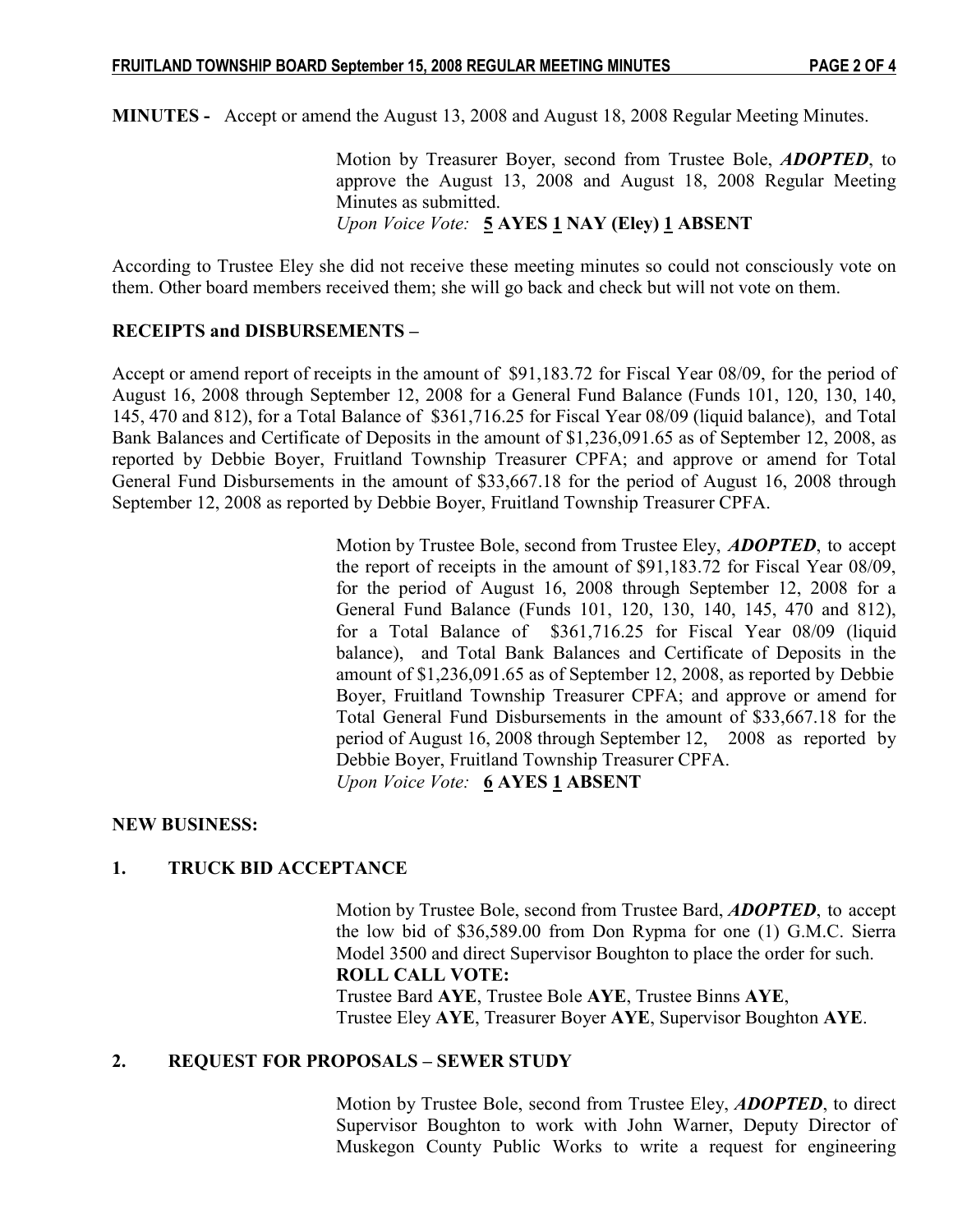proposals for the Whitehall Road Corridor, solicit proposals, which shall be submitted to the Township Board. Upon Voice Vote: 6 AYES 1 ABSENT

# 3. PARKS & RECREATION PLAN

 Motion by Treasurer Boyer, second from Trustee Eley, FAILED, to accept the Recreation Plan as submitted by the Parks and Recreation Commission and to send this approved plan to the Muskegon Department of Natural Resources, Laketon, Dalton, and Whitehall Townships, and the West Michigan Regional Shoreline Development Commission. ROLL CALL VOTE: Trustee Bole NAY, Trustee Binns NAY, Trustee Eley NAY, Treasurer Boyer AYE, Trustee Bard NAY, Supervisor Boughton AYE.

# DISCUSSION

Trustee Bole advises on the  $1<sup>st</sup>$  page of the submitted plan the date needs to be changed from September 2007 to September 2008.

John Noling, Parks and Recreation Commissioner explains that the Parks Commission feels that when complete the McMillan Road End should be under the Parks and Recreation Commission jurisdiction like the other parks in the township, the reason for the budgeted \$50,000.00 is because the Parks and Recreation Commission believe monies to improve the Road End should be coming from them and not the Township Board.

Trustee Binns believes McMillan Road End should be left out of this five (5) year plan, at the next review it could be added if it is indeed a park at that time.

Trustee Bard agrees with Trustee Binns and would like the adoption of the plan be tabled until the new board takes over.

Trustee Eley agrees with Trustee Binns and Trustee Bard and will vote NAY for adoption.

John Noling, Parks and Recreation Commissioner explains the Parks and Recreation Commission want the McMillan Road End to remain open for public access, he supports the submitted document with the understanding it is a work in progress.

Supervisor Boughton explains the Parks and Recreation Plan expired two (2) years ago and without the plan no grants can be applied for.

## 4. MEINERT PARK EXPANSION RESOLUTION

Motion by Trustee Bole, second from Trustee Eley, ADOPTED, to adopt the Resolution of support for the acquisition of land for the Meinert Park expansion.

### ROLL CALL VOTE:

 Trustee Binns AYE, Trustee Eley AYE, Treasurer Boyer AYE, Trustee Bard AYE, Trustee Bole AYE, Supervisor Boughton AYE.